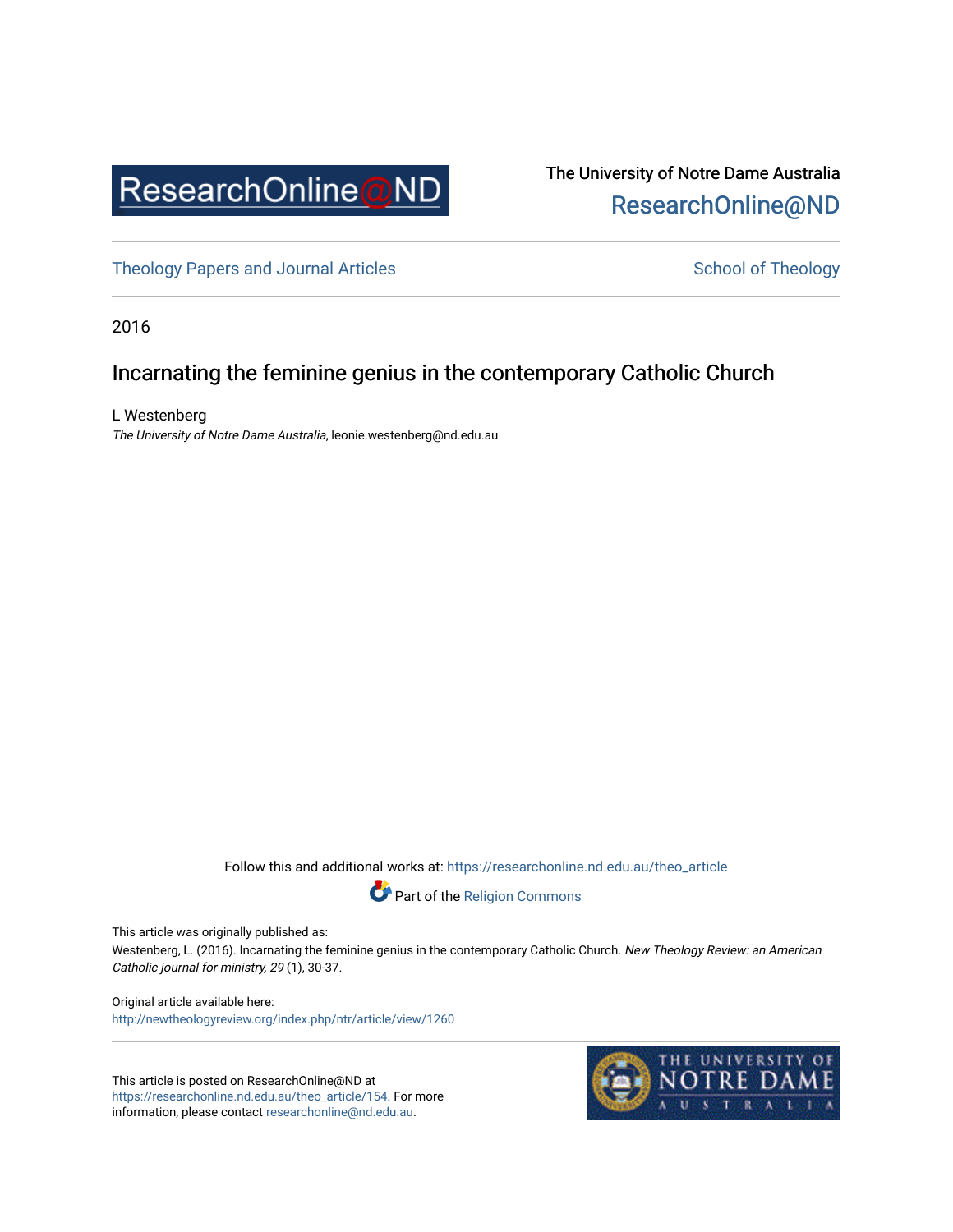This article was originally published at: <http://newtheologyreview.org/index.php/ntr/article/view/1260>

Westenberg, L. (2016) Incarnating the feminine genius in the contemporary Catholic Church *New Theology Review: an American Catholic journal for ministry, 29*(1), 30-37. doi: 10.17688/ ntr.v29i1.1260

No changes have been made to the original article.

This is an Open Access article distributed under the terms of the Creative Commons Attribution NonCommercial-NoDerivatives 4.0 International License [\(CC BY-NC-Nd 4.0\)](https://creativecommons.org/licenses/by-nc-nd/4.0/) https:// [creativecom](https://creativecommons.org/licenses/by-nc-nd/4.0/)mons.org/licenses/by-nc-nd/4.0/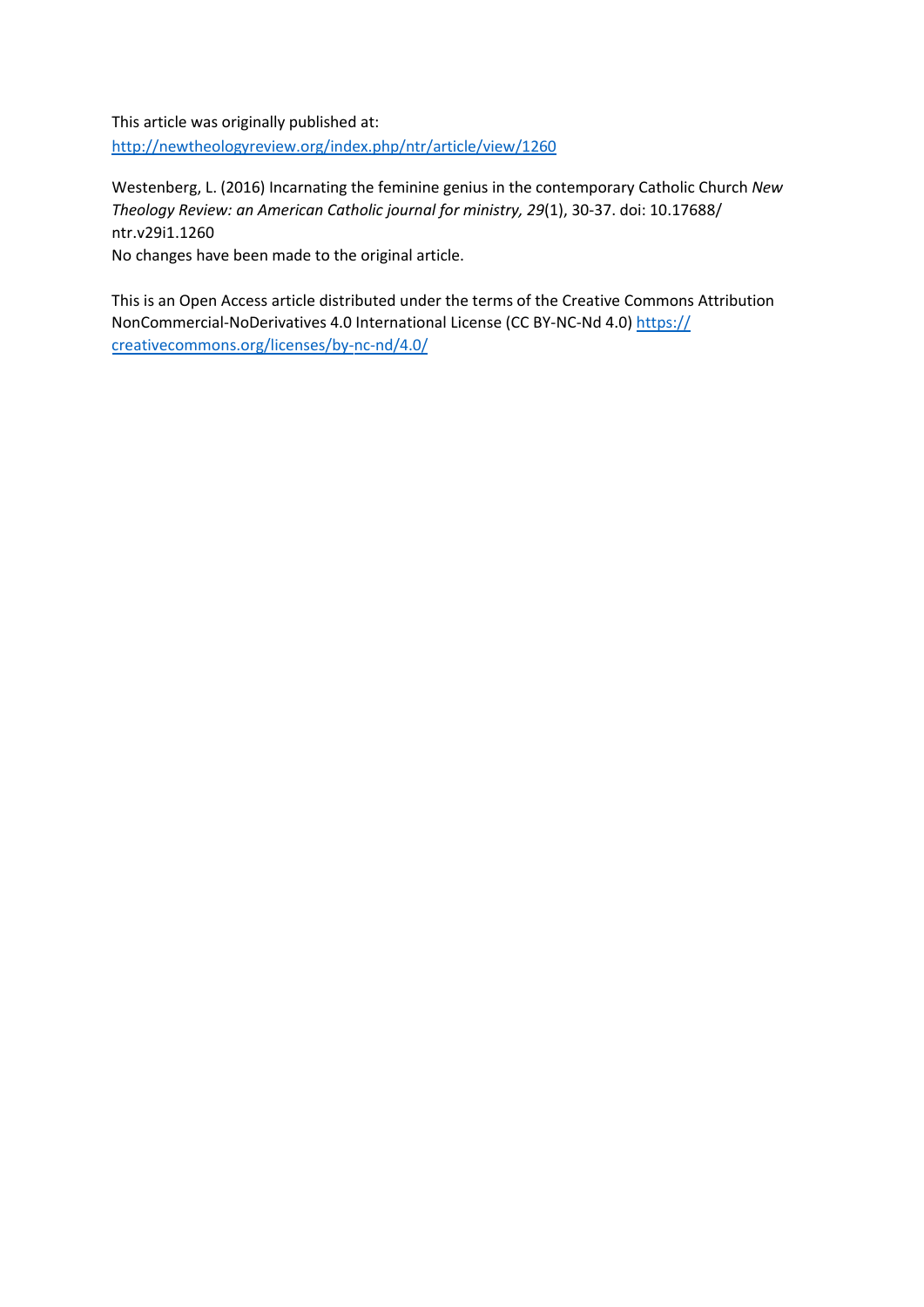# RTICLE **ARTICLE**

## *Incarnating the Feminine Genius in the Contemporary Catholic Church*

## by *Leonie Westenberg*

 $\overline{\mathbf{I}}$ n examining the "feminine genius" in the contemporary Church one can similarly examine the effects of the Second Vatican Council and shifts concerning the role of lay men and women in our post-Conciliar Church. The Second Vatican Council was called both a "light for the Church and a light for the world." Indeed, Pope John XXIII voiced a need for *aggiornamento*, a renewal and bringing up to date of the Church to serve a world that had undergone much political and social change. What then, have been the fruits of the Council, some fifty years on? Pope Benedict XVI, in calling for a Year of Faith (2011), identified the encouragement of the lay vocation and lay ministry as a positive fruit of the Council.<sup>1</sup> On the other hand, however, the Pope also noted that the years following the Council have been marked by a crisis of faith among peoples, with a corresponding indifference and apathy to faith, religion. and, in many cases, to Christianity.<sup>2</sup> However, this apathy in the Western World has been, for many women, a symbol not of their own apathy but of their disenfranchisement and exclusion.<sup>3</sup> Oftentimes, women in difficult circumstances have found it hard to see their place in the Church or have found little compassion

Leonie Westenberg is an Associate Lecturer in Theology at Notre Dame University Australia, Sydney campus. She lectures in theology in the Logos programme, the university's core curriculum. She has been the author of and contributor to several books on education.

for their circumstances. Yet, as *Lumen Gentium* notes, in Mary the Church has reached perfection and should exhibit a motherly love in its missionary activities.<sup>4</sup> While this motherly love should be extended to men and women alike, in and outside the Church, the distinct needs of many women in our community, for example, those women who feel ignored and suffer because of family circumstances, poverty, and marginalization related to gender, demand that such motherly love be administered to women and their children as "the least of these." Certainly, too, it is most frequently other women in the Church who can be of assistance in representing the "motherly love" noted in *Lumen Gentium* and who can often best recognize the particular gifts of women in the Church.

<sup>4</sup> Second Vatican Council, *"Lumen Gentium: Dogmatic Constitution on the Church*" (hereafter LG) in *The Documents of Vatican II,* ed. Walter M. Abbott (New York: Guild Press, 1966), nos. 15, 46. 50. 52-69.



volume 29 number 1, September 2016

<sup>1</sup> Benedict XVI, *Porta Fidei,* (2011), [http://w2.vatican.va/content/benedict-xvi/en/motu\\_proprio/documents/hf\\_ben-xvi\\_motu-proprio\\_20111011\\_](http://w2.vatican.va/content/benedict-xvi/en/motu_proprio/documents/hf_ben-xvi_motu-proprio_20111011_porta-fidei.html) [porta-fidei.html.](http://w2.vatican.va/content/benedict-xvi/en/motu_proprio/documents/hf_ben-xvi_motu-proprio_20111011_porta-fidei.html)

<sup>2</sup> Benedict XVI, *Porta Fidei*, no. 2.

<sup>3</sup> Sidney Callahan discusses this in respect to "biology as destiny." Sidney Callahan, "Mary and the Feminist Movement," *America*, no. 20 (December 18, 1993),<http://americamagazine.org/issue/100/mary-and-feminist-movement>.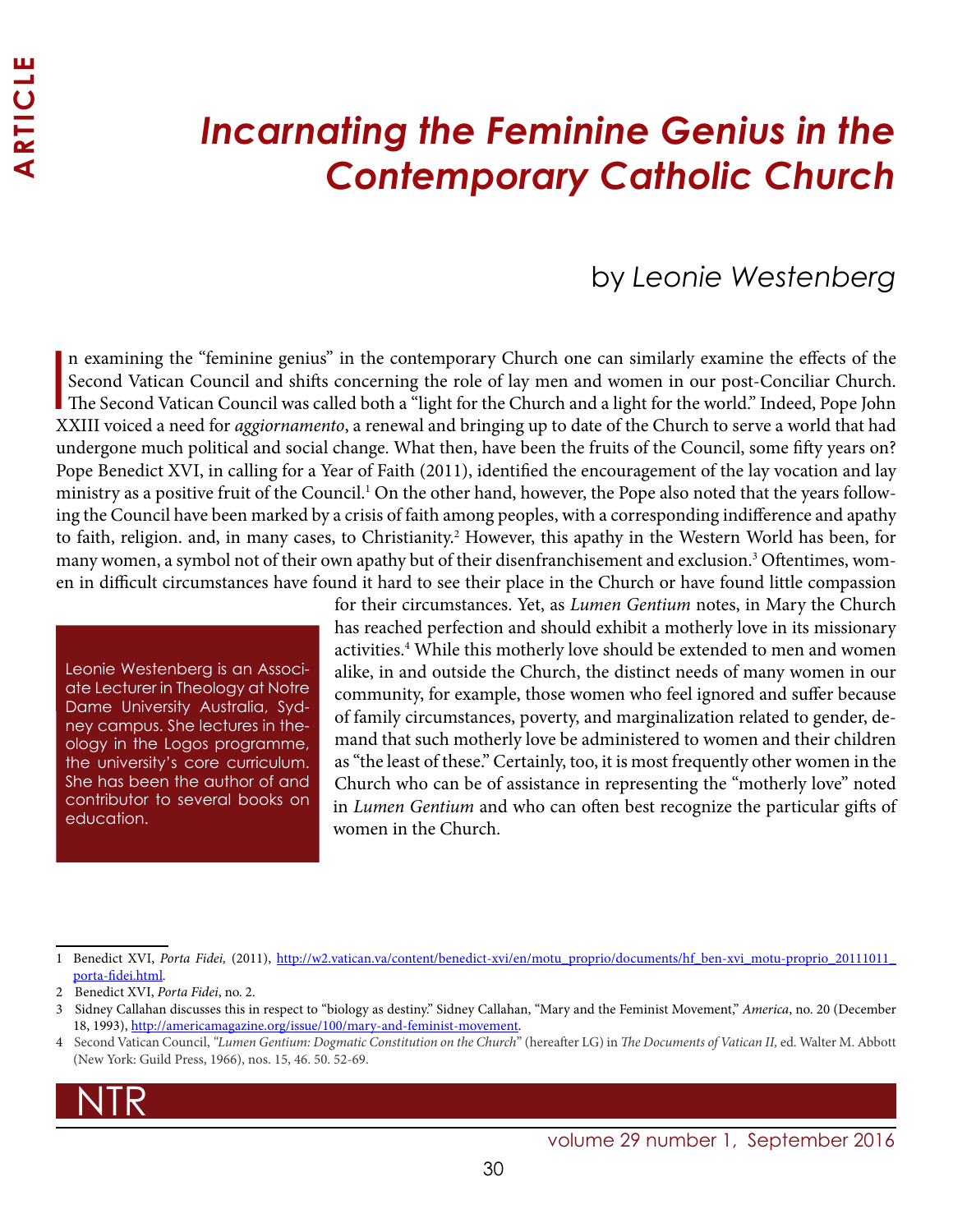Motherly love in this usage introduces the notion of the "feminine genius" and of spiritual motherhood. The medieval mystics held that the qualities often associated with the "feminine genius" can be modelled by the Church in its pastoral concern.5 Additionally, in speaking of the feminine genius, some women theologians have written of "traditioning" as a form of "spiritual midwifery," so that women's ministries in the Church can be recognized, utilized, and valued in both new and traditional ways.<sup>6</sup> Examples of such ministries include grassroots movements in Ireland, Europe, Central America, and the United States, to be discussed further in this essay.

What, however, is meant by the term "feminine genius"? The term emerged in wider use as a result of the work of Edith Stein, philosopher, teacher, and, later, Carmelite nun (St. Theresa Benedicta of the Cross). Stein described the feminine genius as marking the ability of women to "naturally seek to embrace that which is living, personal, and whole."7 Stein further qualified this statement in noting that though she wrote of generalities ("No woman is only woman; like man each has her individual specialty and talent"), she continued to envisage women's inclination to "cherish, guard, protect, nourish and advance growth" as part of a feminine formation that can enrich all professions.<sup>8</sup>

St. John Paul II further introduced the concept of the feminine genius in his 1988 Apostolic Letter *Mulieris Dignitatem*. He wrote of the feminine genius as encompassing "the moral and spiritual strength of a woman" in connection to her "awareness that God entrusts the human being to her in a special way."9 Like Stein, John Paul II clarified his description of the feminine genius by stating that "God entrusts every human being to each and every other human being." He maintained, however, that the feminine genius should not be discounted as a result of this calling to all of humanity but should be considered separately in the life of the Church since the "entrusting" described above "concerns women in a special way—precisely by reason of their femininity—and this in a particular way determines their vocation."10

The term feminine genius thus denotes the idea of women's care thinking, as suggested by the feminist psychologist Carol Gilligan. Gilligan's research highlights that women, more often than men, view self as a component of a network of relationships and therefore represent "care thinking" (empathy in Stein's description of the feminine genius) in sustaining these relationships as a moral imperative.<sup>11</sup> Central to this "care thinking" are important notions of both care of and responsibility for others. Definition of the feminine genius, therefore, involves a respect for the dignity of all human life amidst a woman's own respect for the dignity of womanhood. This respect is personified in the work of many women in the community and in the Church in effecting change in the world that will ensure a personal dimension in societal concerns, including health care, social issues, and economics.12

NTR

<sup>5</sup> St. Bridget in her *Revelations,* St. Hildegard of Bingen's *Book of Divine Work*, and St Julien of Norwich's *Revelations of Divine Love.*

<sup>6</sup> Judith Lynch, "Traditioning: Women Passing on the Story," *Newsletter*, May 28, 2015, National Office for the Participation of Women, Australian Catholic Bishops Conference, http://www.opw.catholic. org.au/ resources/traditioning-women-passing-on-the-story.html#.V5pQc6Ly\_fb.

<sup>7</sup> Edith Stein, *The Collected Words of Edith Stein, Volume Two: Essays on Woman* (Washington, DC: ICS Publications, 1987), 43.

<sup>8</sup> Stein, *Essays on Woman*, 43-47.

<sup>9</sup> John Paul II*, Apostolic Letter on the Dignity and Vocation of Women, Mulieris Dignitatem*, Apostolic Letter, August 15, 1988, [https://w2.vatican.va/](https://w2.vatican.va/content/john-paul-ii/en/apost_letters/%201988/%20documents/hf_jp-ii_apl_19880815_mulieris-dignitatem.html) [content/john-paul-ii/en/apost\\_letters/ 1988/ documents/hf\\_jp-ii\\_apl\\_19880815\\_mulieris-dignitatem.html.](https://w2.vatican.va/content/john-paul-ii/en/apost_letters/%201988/%20documents/hf_jp-ii_apl_19880815_mulieris-dignitatem.html)

<sup>10</sup> John Paul II*, Mulieris Dignitatem.*

<sup>11</sup> Carol Gilligan, "Moral Orientation and Moral Development," in *Ethics: The Big Questions,* ed. James Sterber, (Hoboken, NJ: Wiley-Blackwell, 2009), 443.

<sup>12</sup> In similar vein, Stein notes that "there is no profession which cannot be practiced by a woman" in discussion of women's "potentialities" in influencing public and domestic spheres. Stein, *Essays on Woman*, 105.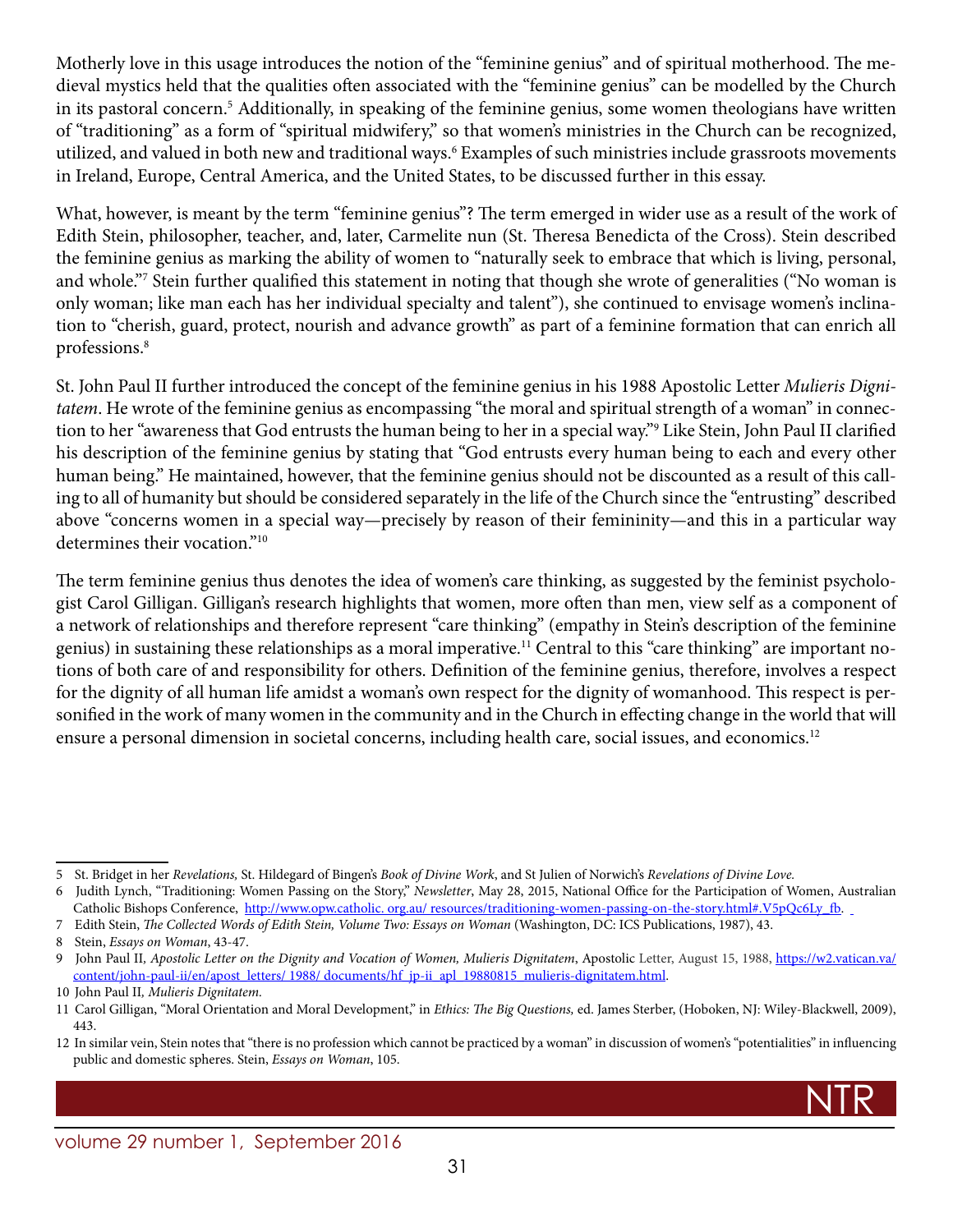## **Women in the Church Fifty Years on from Vatican II**

Such discussion of the feminine genius provides a corresponding hint at its possible significance for the Church and community. Furthermore, description of the feminine genius at work in the Church raises the question: What is the experience of women in the contemporary Church post-Vatican II?

In one sense, it can be argued that women's involvement within the Church has increased since the Second Vatican Council. While noting that lay ministry in general and participation within dioceses has been a "fruit" of Vatican II, Susan Ross states that the work of women, religious and non-religious, has formed the spine of the Catholic dioceses in the U.S., with extended growth so that some "80% of lay ecclesial ministers are women."13 Additionally, the type of work undertaken by women in the Church has also varied, to include more lay women theologians and biblical scholars, and pivotal roles in parishes once undertaken by priests—positions such as chancellors, liturgical specialists, catechists, and those running faith and sacramental formation. This has been, in the words of sociologist and advisor to the U.S. Council of Bishops Msgr. Phillip Murnion, a "virtual revolution in parish ministry."14

Furthermore, there has been recognition in the Church of women's voices, that nebulous term that nevertheless accentuates the stories of women and the importance of presenting women's experiences in decision making. Gilligan describes the different experiences, the different voice of women, especially in noting relational truths that have often been ignored or suffocated.<sup>15</sup> Fifty years on from the Second Vatican Council we see a gradual inclusion of women's voices in the Church and in ecclesial decision making. Pope Francis, for example, in 2014 appointed five women to be part of the International Theological Commission assisting the Holy See, and as part of the Congregation of the Doctrine of the Faith. Listening to, and incorporating, the experiences and voice of women in the Church has also been furthered by a distinct feminine and feminist theology. Indeed, Pope John Paul II in *Mulieris Dignitatem* discussed the "distinctiveness" of women, acknowledging that women's voices must be recognized as "*sequela Christi*," followers and imitators of Christ, so that their experience through history and in the world today can be considered as valued contributions to our theological understanding.16

On the other hand, however, it can be argued that while these changes in the roles and understanding of women's contributions since Vatican II are positive, there remains discussion on the fullness of such change. Is the change superficial, so that women are seen to be "stop-gaps" in ministries until more male clergy emerge? Are the changes "accidents" and not "substance," as Ross maintains, changing the appearance of women's roles but not breaching the substance of the same?<sup>17</sup> It can be noted that change is gradual and fifty years is a drop in the bucket of ecclesiastical history. However, much social change has occurred in the last fifty years and it seems that the positive changes for women in the Church have also been accompanied by areas still requiring change.

In particular, I refer here to women in families undergoing change and disruption, and women as victims of abuse. In both Western and developing countries, many women are single parents or parents with absent partners, and live in abject poverty.<sup>18</sup> Many times, their voices are not heard in Church decision making, not even by the often

13 Susan A. Ross, "Joys and Hopes, Griefs and Anxieties: Catholic Women Since Vatican II," *New Theology Review* 25, no. 2 (March 2013): 30-38.

<sup>18</sup> This has been called the "feminization of poverty," wherein the burden of poverty is borne by women and children, in both developed and developing countries. See Martha Chen, Joann Vanek, Francie Lund, James Heintz, Renana Jhabvala, and Christine Bonner, *Progress of the World's Women 2005: Women, Work and Poverty* (New York: United Nations Development Fund for Women, 2005), 36. http://www.sarpn.org/documents/d0001563/ Women\_work\_UNIFEM.pdf.



<sup>14</sup> Phillip J. Murnion, cited in John L. Allen Jr., *The Future Church: How Ten Trends are Revolutionizing the Catholic Church,* (New York: Doubleday, 2009), 192.

<sup>15</sup> Carol Gilligan describes this as "ethics of care" so that women's voices include ideals of caring and relationships, in Jill Taylor, Carol Gilligan, and Amy A. Sullivan, *Between Voice and Silence: Women and Girls, Race and Relationship* (Cambridge, MA: Harvard University Press, 1995), 123. 16 John Paul II, *Mulieris Dignitatem*.

<sup>17</sup> Susan A. Ross, "Joys and Hopes, Griefs and Anxieties: Catholic Women since Vatican II."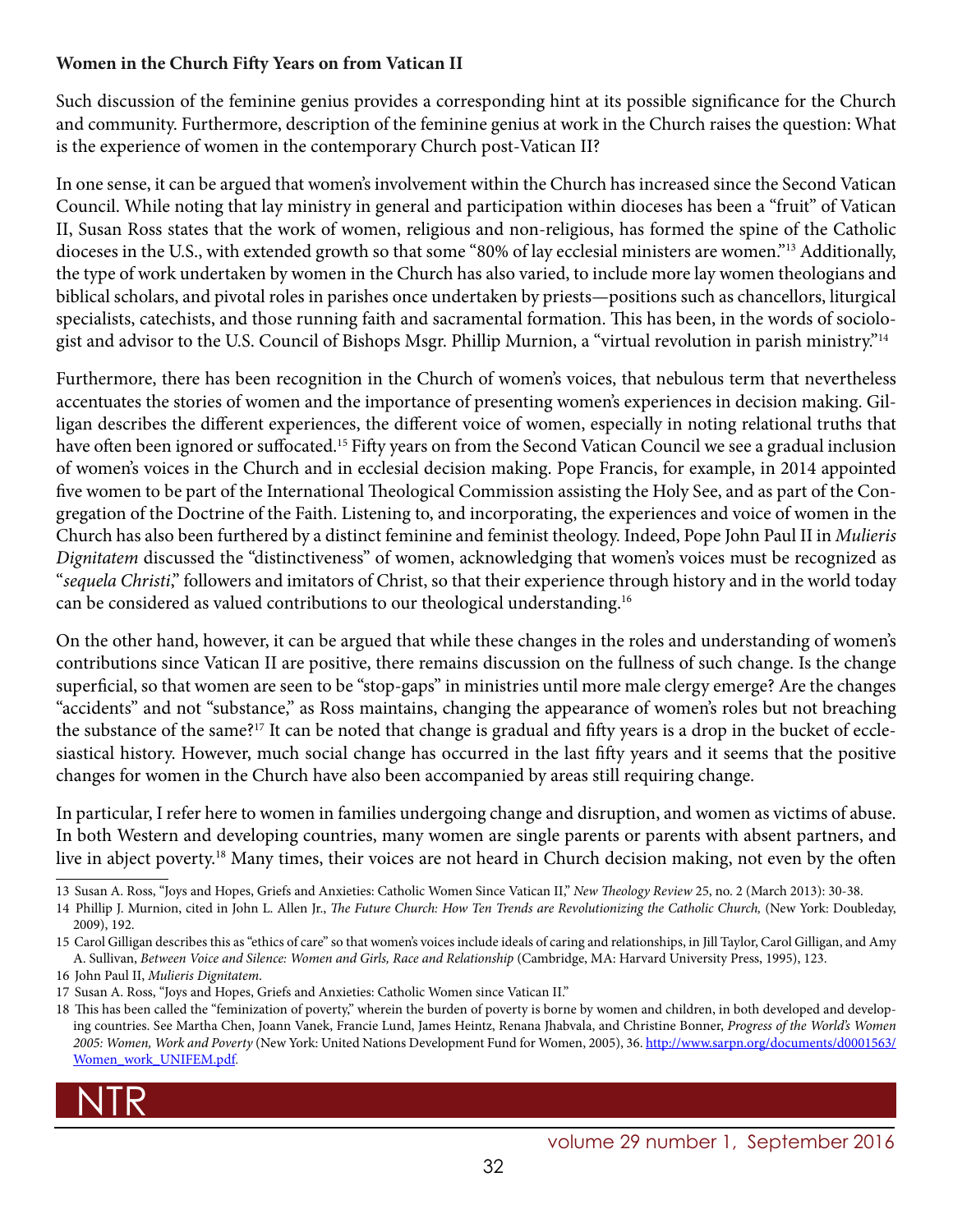middle-class feminist theologians. This point is addressed by Jaqueline Grant, who portrays the lifestyle of numerous women of different ethnic backgrounds as being lived on the margins of society and the Church, concerned less with issues of women's ordination or positions in the Church than they are with the practicalities of life, and spiritual, physical, and emotional support and recognition from local churches.19 It seems that though Church hierarchy and theologians have emphasised the dignity of women and the importance of female contributions to the Church (as in *Mulieris Dignitatem*), in reality many local parishes have failed to live this in practical terms.<sup>20</sup> This failure is evident beyond the parish level too; an example of note is in the 2014 Synod of the Family wherein much air time was given to Eucharistic Communion for divorced and remarried Catholics, for example, while little discussion was made obvious concerning the effects on families, women, and children of domestic violence, abuse, rape, economic uncertainty, and the simple fact of feeling unwelcome as a divorced mother in many parishes.<sup>21</sup>

The discussion on women in the Church, fifty years from Vatican II, has pieced together a collage of both positives and negatives. On the one hand, we see that in recognizing the concept of the feminine genius and honoring Mary's maternal qualities and role in connection with the work of Christ, women's work as lay ministers and in ecclesial and theological concerns has broadened, with emerging avenues for women's voices to be included in Church discussions and decision-making. In contrast, however, there is room for deep deliberation concerning the role of women in these areas, with a danger voiced that these "accidents" are merely that—appearances of involvement, even tokens of involvement, without substantial debate on what it means to be a woman in the Church today.

It appears, too, that there has been a focus by some female theologians on the role of women in ordained ministry. Arguably, this attacks the substance versus accidents debate head-on, looking for change in the substance of women's contributions to the institutional Church. In fact, one Catholic feminist has stated that the emphasis on obedience to Church teachings in this matter has overshadowed honest debate.<sup>22</sup> Yet, I cannot help but wonder if this debate itself misses some of the reality of the lives of women in the Church, and in the community. Edith Stein noted that a discussion of women should involve the reality of women, "seeing what is."23 Perhaps in focusing so intently on the vocation of the priesthood and the ordination of women, the debate neglects both the reality of women in society today, and an understanding of the value of other vocations in the Church and in the world. Perhaps these other callings may inadvertently be denigrated in calls for women's ordination, so that we fail to understand how these other callings may utilize the feminine genius of women and minister to women in the actuality of their lives. Discussion of such qualities and ministries would, as *Lumen Gentium* states, emulate Mary's "obedience, faith, hope and burning charity" and thus emphasize Christ's priesthood "shared in various ways both by the ministers and by the faithful."<sup>24</sup>

Pia de Solenni argues that we should strive to avoid defining women within the confines of the (traditional) masculine, to avoid representing the traditional masculine roles as superior to those that have been tradition-

NTR

<sup>19</sup> Jacqueline Grant, White Women's Christ and Black Women's Jesus: Feminist Christology and Womanist Response (Atlanta: American Academy of Religion, 1989).

<sup>20</sup> Contrast, for example, John Paul II's call for recognizing women's contributions to the Church and the world in *Mulieris Dignitatem* with the "feminization of the Church" discussed by John L. Allen, "Lay Ecclesial Ministry and the Feminization of the Church," *National Catholic Reporter*, June 29, 2007.<https://www.ncronline.org/blogs/all-things-catholic/lay-ecclesial-ministry-and-feminization-church>.

<sup>21</sup> Private discussion with a group of divorced and separated practicing Catholic women, November 2014.

<sup>22</sup> Patricia Wittberg, "A Lost Generation?" *America* 206, no. 5 (February 20, 2012), [http://americamagazine.org/ issue/ 5129/article/lost-generation.](http://americamagazine.org/%20issue/%205129/article/lost-generation)

<sup>23</sup> Edith Stein, cited in Katharina Westerhorstmann, "On the Nature and Vocation of Women," published first in German: *Westerhorstmann, Katharina: Wesen und Berufung der Frau bei Edith Stein vor dem Hintergrund einer radikal dekonstruktivistischen Position des Postfeminismus*, *Brixner Theologisches Forum* 117 (3/2006): 41-62, [http://www.laici.va/content/dam/laici/ documenti/ donna/filosofia/english/on-the-nature-and-vocation](http://www.laici.va/content/dam/laici/%20documenti/%20donna/filosofia/english/on-the-nature-and-vocation-of-women-edith-steins.pdf)[of-women-edith-steins.pdf.](http://www.laici.va/content/dam/laici/%20documenti/%20donna/filosofia/english/on-the-nature-and-vocation-of-women-edith-steins.pdf)

<sup>24</sup> *LG*, nos. 62, 63.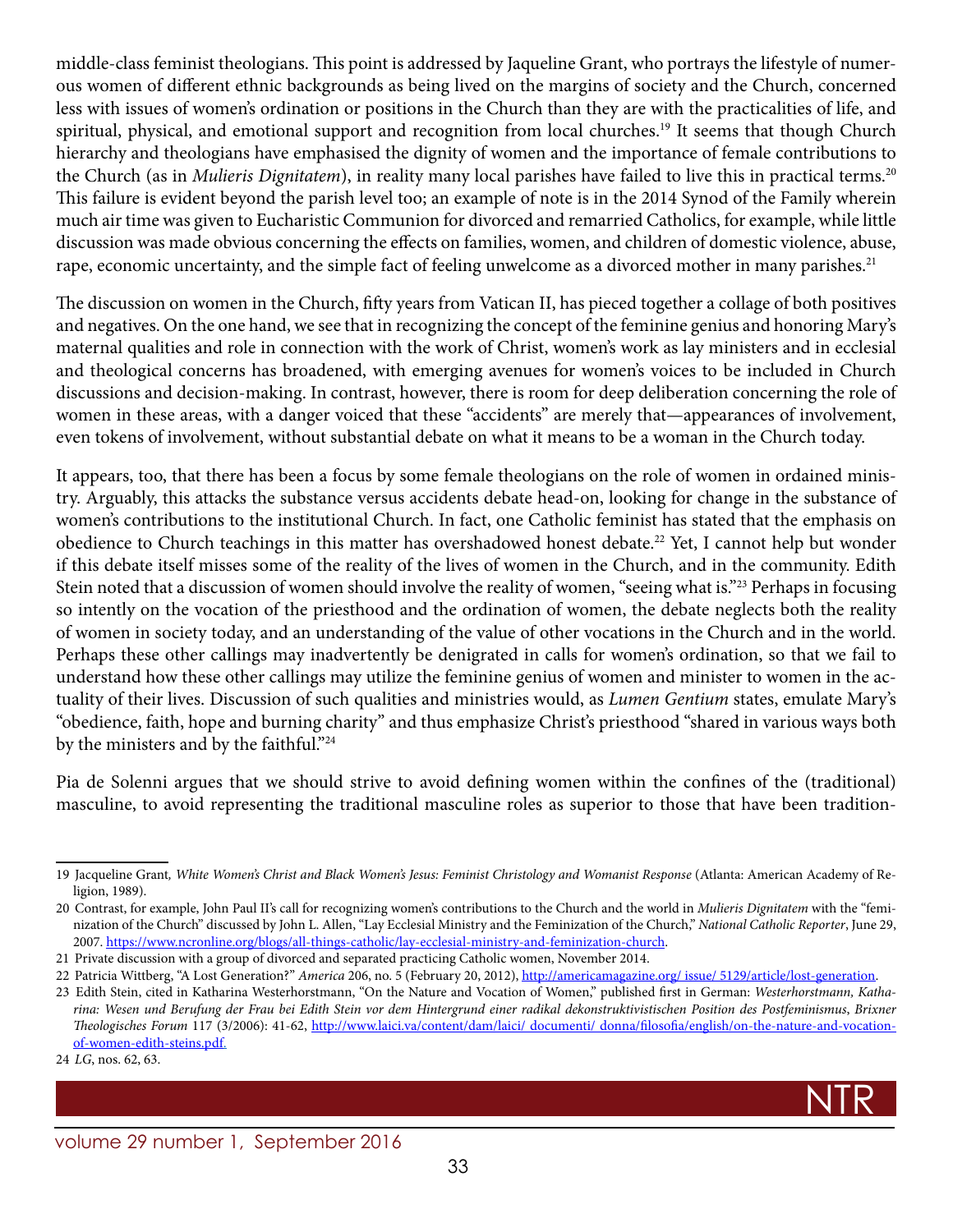ally considered feminine.25 Undoubtedly, if we in the Church wish to join the discussion regarding change and the substance of women's experience of faith and religion, we could look at the discussion of Stein's idea of the "feminine genius," qualities such as sensitivity and empathy, and apply these in our parishes, in our communities, and in our workplaces. In practical terms, this means widening our understanding of the work we do in our lives, in and outside the Church, so that all work is termed our vocation. Such an idea of ministry and work has been termed a "suffering-with," using the narratives of our lives to share in the narratives of others.<sup>26</sup> The understanding of empathy in service as suffering-with aims to "fix" the harsh realities of the lives of many women by approaching the women themselves first, not simply as recipients of ministry but as colleagues, being with the other, sharing the suffering of the cross. Empathy as ministry here implies listening to the voices of women, being empathic, and harnessing the concepts of spiritual motherhood, vocation, and the feminine genius into further developing an inclusive and welcoming Church on a local level, with a concept of mutual caregiving in understanding and sharing the joys and sorrows of the Cross. That this is possible will be demonstrated with a discussion of practical measures undertaken in a similar process.

Significantly, too, *Lumen Gentium* writes of the People of God as sharing in spiritual riches.<sup>27</sup> This is of importance to the notion of mutual ministry within local parishes and can be heralded under the umbrella of the feminine genus as empathy, receptivity, and care-giving, shared in grassroots practical undertakings in our parishes and communities. Examples of this are discussed by Joti Sekhon and Jill Bystidienski, and with women's grassroots organizations across the world, and spanning differing cultures, following a participatory democratic model, involving women acting autonomously to help other women.<sup>28</sup> A "new feminism," approaching the daily lives of women in Western society, has thus arisen in an organic manner, as women share stories and welcome other women in local churches.<sup>29</sup> Examples of such sharing in practice, on local parish levels, will be examined below.

### **Incarnating the Feminine Genius in the Contemporary Church**

A deeper look at empathy and ministry thus adds to our understanding of vocation. In fact, Patricia Fox defines ministry as a vocation, "leading others" to both holiness and discipleship in "God's mission in the world."30 This definition of ministry encompasses the role of clergy and laity alike in utilizing diverse and separate gifts in the Church, for others and for love of God. It also lays stress on discipleship in the world so that our discipleship, while vital for the life of the Church, is not confined to the Church but spreads to the community, to the workforce, to the environments in which people live. Importantly, *Lumen Gentium* makes note of the secular life of the laity who, in their vocations in the wider community, seek to share the kingdom of God.<sup>31</sup>

It should be noted here, however, that broadening the concept of ministry, with the inclusion of men and women in diverse roles in the Church or in living a life of faith in a variety of milieus, does not denigrate the role and importance of the ordained priesthood. Vatican II highlighted the importance of both the priesthood of all believers and the ordained priesthood while asserting that the differences between the two are essential and "not only in

<sup>31</sup> *LG*, Chapter IV.



<sup>25</sup> Pia Francesca de Solenni, *A Hermeneutic of Aquinas's Men Through a Sexually Differentiated Epistemology: Towards an Understanding of Woman as Imago Dei* (Roma: Apollinare studi, 2000). Translated privately with the help of A. Westenberg.

<sup>26 &</sup>quot;On Coffee Shops and Crucifixes," *Women in Theology Blog*, February 7, 2015, http:// womenintheology .org/2015/02/07/on-coffee-shops-andcrucifixions/#more-10064.

<sup>27</sup> *LG*, no. 13.

<sup>28</sup> Jill M. Bystydzienski and Joti Sekhon, *Democratization and Women's Grassroots Movements* (Bloomington, IN: Indiana University Press, 1999).

<sup>29</sup> Michelle Schumacher, *Women in Christ: Towards a New Feminism* (Grand Rapids, MI: William B. Eerdmans Publishing, 2004).

<sup>30</sup> Patricia Fox, "A Renewed Theology of Vocation in Response to the Pastoral Challenges Facing the Australian Church," *Australian Catholic Record* 89, no. 1 (2012): 33.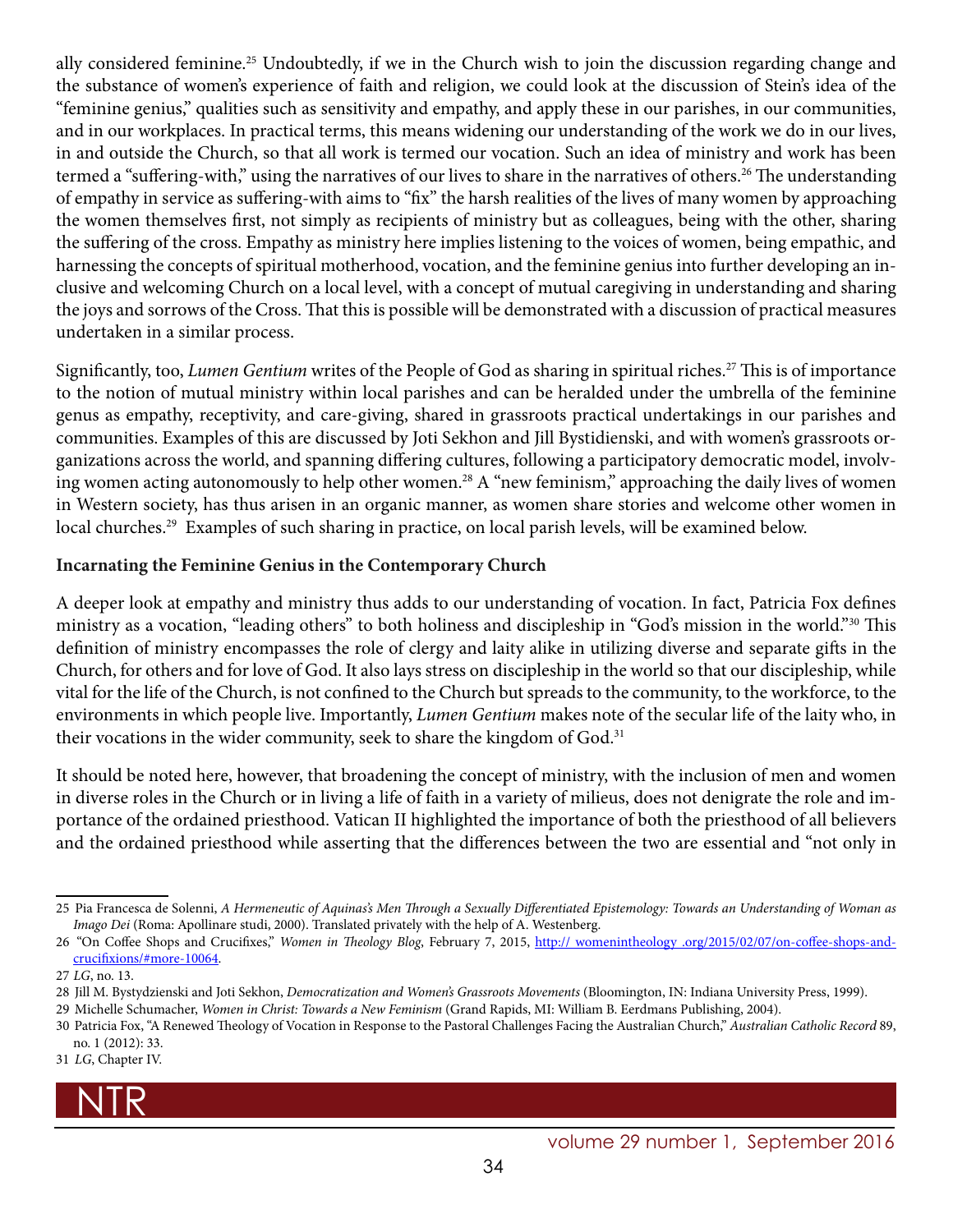degree."32 This is a fundamental, theological, and ontological difference. How, then, do we widen our understanding of vocation, as Fox describes, while utilizing the feminine genius of women within non-clerical discipleship?

I have already hinted of some practical examples of this understanding in grassroots organizations described by Schumacher, and by Sekhon and Bystidienski. These grassroots organizations are run by women for women, in local parish communities or otherwise under the auspices of Catholic teaching. Each heralds a way in which the feminine genius can be utilized in pastoral activities within the idea of "spiritual midwifery," as described earlier. One such model is the Family Resource Centre in Moyross, a housing estate in Ireland's county of Limerick.<sup>33</sup> Under a Catholic activist banner, and citing Catholic social teaching especially in the wake of Vatican II, women have formed together to provide resources for other women and to lobby against poor living conditions and family violence. Mothers living on the estate, with the collaboration of Sister Imelda O'Sullivan, L.S.A., have forced the center to grow from an initial drop-in house to a place that offers health care, playgroups, child care, and counselling and education programs. The management committee is portrayed as active ministry, and arose from the need for the women on the estate to have an avenue where their voices could be heard. The Family Resource Centre began as a ministry of the Church firstly through the Little Sisters of the Assumption and then to women helping other women in the spirit of mutual service. This group embodies both the hope and maternal love exemplified by Stein's and Pope John Paul II's definition of the feminine genius, and demonstrates how qualities such as empathy and compassion can be valued in grassroots ministry. Here we see a practical outpouring of spiritual motherhood so that the faithful may be "regenerated."<sup>34</sup>

A further practical example of ministry that involves the particular gifts of women in the Church and community is that depicted by Marguerite Lena, in Schumacher's book *Women in Christ: Towards a New Feminism.*35 Lena expounds literary studies as a means of educating both men and women of the value and significance of the feminine genius. It is through education, she argues, that we effect change and offer Christ's salvific work to others, appealing to intellect, experience, and soul. The practical outpouring of such an education has been the Endow programs in many parishes in the United States.<sup>36</sup> These programs are run by women, initially for other women and with the hope of extending the studies to men and to families. Endow involves education and discussion, a shared experience of theological and literary reading in informal collegial groups followed by integrated questions in relation to women's personal experiences. The ministry here is that of suffering-with, embodying Mary's role in the salvific work of Christ, with hope, solace, and education. This is likened in *Lumen Gentium* to a pilgrimage, so that the faithful are journeying with Christ, suffering with Him, and receiving His graces.<sup>37</sup> It is an ongoing pilgrimage and, in the Endow and similar programs, an ongoing education that effects change as more women are empowered in ministering to others in their local parishes and communities.

In Poland, since the "transitioning" of political power, several women's groups have emerged within the Church, giving voice, education, and identity to women of the working class. Judy Roote Aullette describes her interview with Elizabeth Oledzka concerning the work of women in the strongly Catholic Solidarity movement of the 1980s.38 Initially, women joined the group as an expression of their political solidarity but, as Oledzka notes, "It was

32 *LG*, no. 10.

NTR

<sup>33</sup> Described in depth by Christopher Gale in "Women's Participation in Grassroots Initiative in Ireland," in Bystydzienski and Sekhon, *Democratization and Women's Grassroots Movements*.

<sup>34</sup> *LG*, nos 63-64.

<sup>35</sup> M. Lena writes of literary studies as adding to the "rich polyphony of culture" that is needed on a local and global scale, signifying the importance of the education of men in this area of "intimacy," in her chapter "A Creative Difference: Educating Women," in Schumacher, *Women in Christ: Towards a New Feminism*, 312-323.

<sup>36</sup> See the *Endow* website <http://endowgroups.org/>

<sup>37</sup> *LG*, nos 6-7.

<sup>38</sup> Judy Roote Aullete, "New Roads to Resistance," in Bystydzienski and Sekhon, *Democratization and Women's Grassroots Movements*.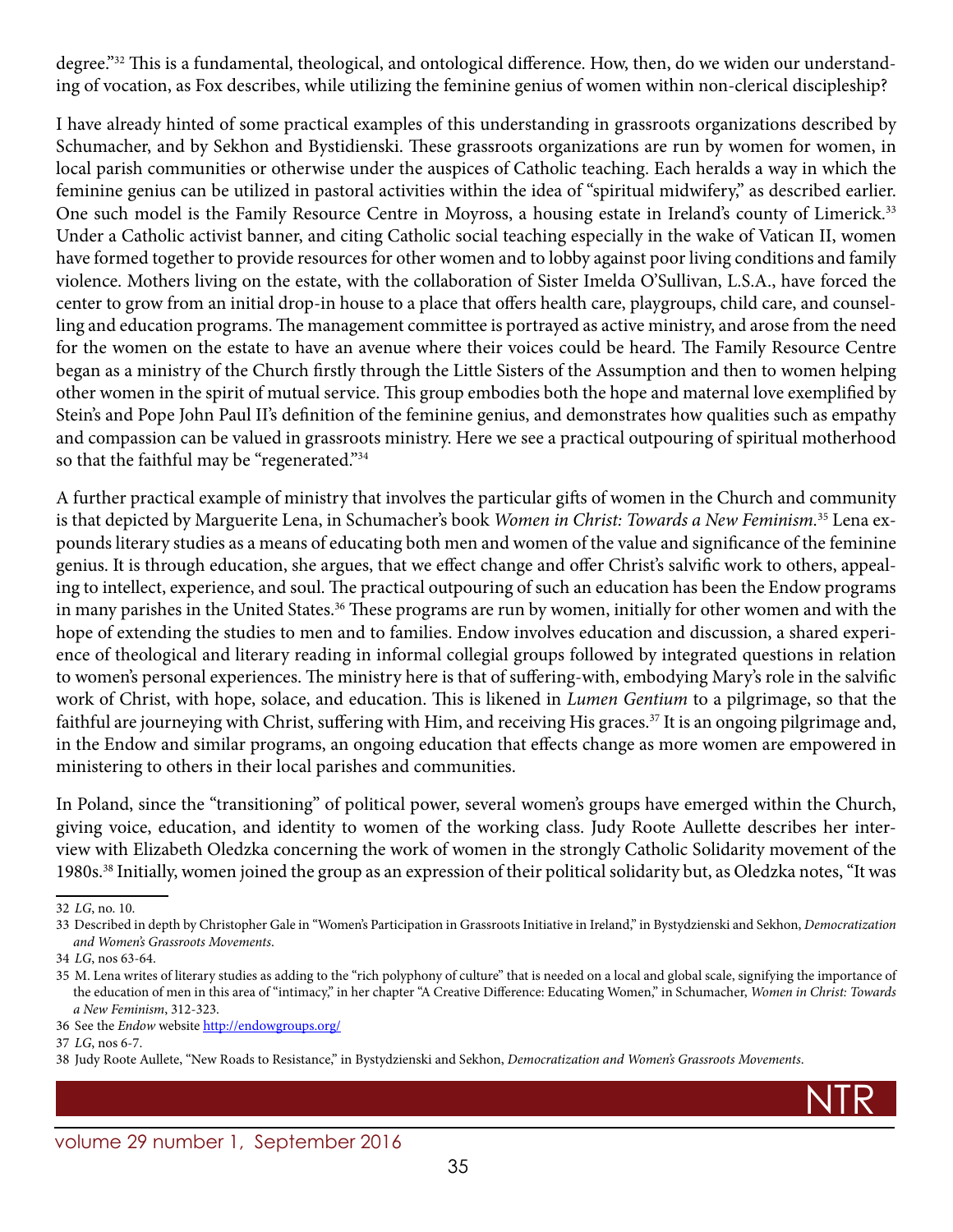interesting to see working-class women change from meeting to meeting" as they shared their concerns over poor working and living conditions and lack of suitable healthcare for families.<sup>39</sup> Women began educating themselves in this area through the sharing of stories and collection of data concerning heath issues and poor conditions in factories for women workers. The coming together in prayer and discussion of the narratives of the women's lives encouraged the formation of a number of spin-off women's groups, each independent of larger organizations but each run by local women, effecting change in local communities through an initial exchange of stories that told of the particular needs of the women at work and in the home. While there is a number of such groups, some concerned more with violence against women, some more faith-based and others focussed on education especially for secondary-age girls, they each demonstrate a consensus-based democratic form of organization with a sharing of women's lives. In this way, the groups represent both Stein's idea of the feminine genius as embracing that which is living and whole and Pope John Paul II's comment on the "moral and spiritual strength" of women in ways that address de Solenni's notion that the new feminism seeks change in organisation and structure, rather than defining womanhood only in traditional ways or by that which is traditionally considered masculine.

Participatory democracy is modelled in the women's faith-based group Christian Commission for Democracy (CCD) in the Honduras. Forty percent of the organization's time is devoted to prayer, reflection, and discussion.<sup>40</sup> This structure describes a model of open discussion that allows women to air differing viewpoints and experiences and, in this practice, a continued self-development. Charles McKehey reports that staff of the CCD express spiritual and intellectual growth in their own self-development as facilitators of programs within the CCD.<sup>41</sup> Such a practice of mutual growth and education embodies notions of the feminine genius as cherishing, guarding, and advancing growth in a non-competitive fashion. Instead, the women's real needs are met in mutual care and respect, for example, in faith-based educational programs that identify social struggles as community struggles. This embraces women's care thinking; in order for women to flourish, the women themselves demand that the community should flourish.

These examples give a practical illustration of the utilization of women's gifts in the Church and the community. Each mirrors the idea of the feminine genius as described by both Stein and Pope John Paul II, and each is separate from, but can collaborate with, the sacred, empathetic, and sacramental work of the ordained clergy. These programs provide models of ways in which the feminine genius may be enacted in practical measures in local parishes. Programs such as these can begin at the local, grassroots level, inviting women to share their needs and talents through initial meetings. The connections thus established between women at the parish level can be fostered to extend in a myriad of individual ways, addressing specific issues and strengths of the parish and of the women of the parish in response to prayer, membership, and participation.

#### **Conclusion**

I have attempted to begin an exploration of the experience of women in the Church, some fifty years on from Vatican II, in light of the notion of the feminine genius as described principally by Edith Stein and Pope John Paul II. Changes in society in the last fifty years have caused some to question the relevance of Christianity. Women's lives have changed, both professionally and in families, in the Western world in particular. We also have a growing awareness of the differences in the lives of women on a global scale, across cultures. While calls for change for women in the Church sometimes center on the issue of women's ordination, this article has instead provided ex-

<sup>41</sup> McKehey, "Feminist Organisations and Grassroots Democracy in Honduras," 206-209.



<sup>39</sup> Aullete, "New Roads to Resistance," 220-221.

<sup>40</sup> Charles McKehey, "Feminist Organisations and Grassroots Democracy in Honduras," in Bystydzienski and Sekhon, *Democratization and Women's Grassroots Movements*.